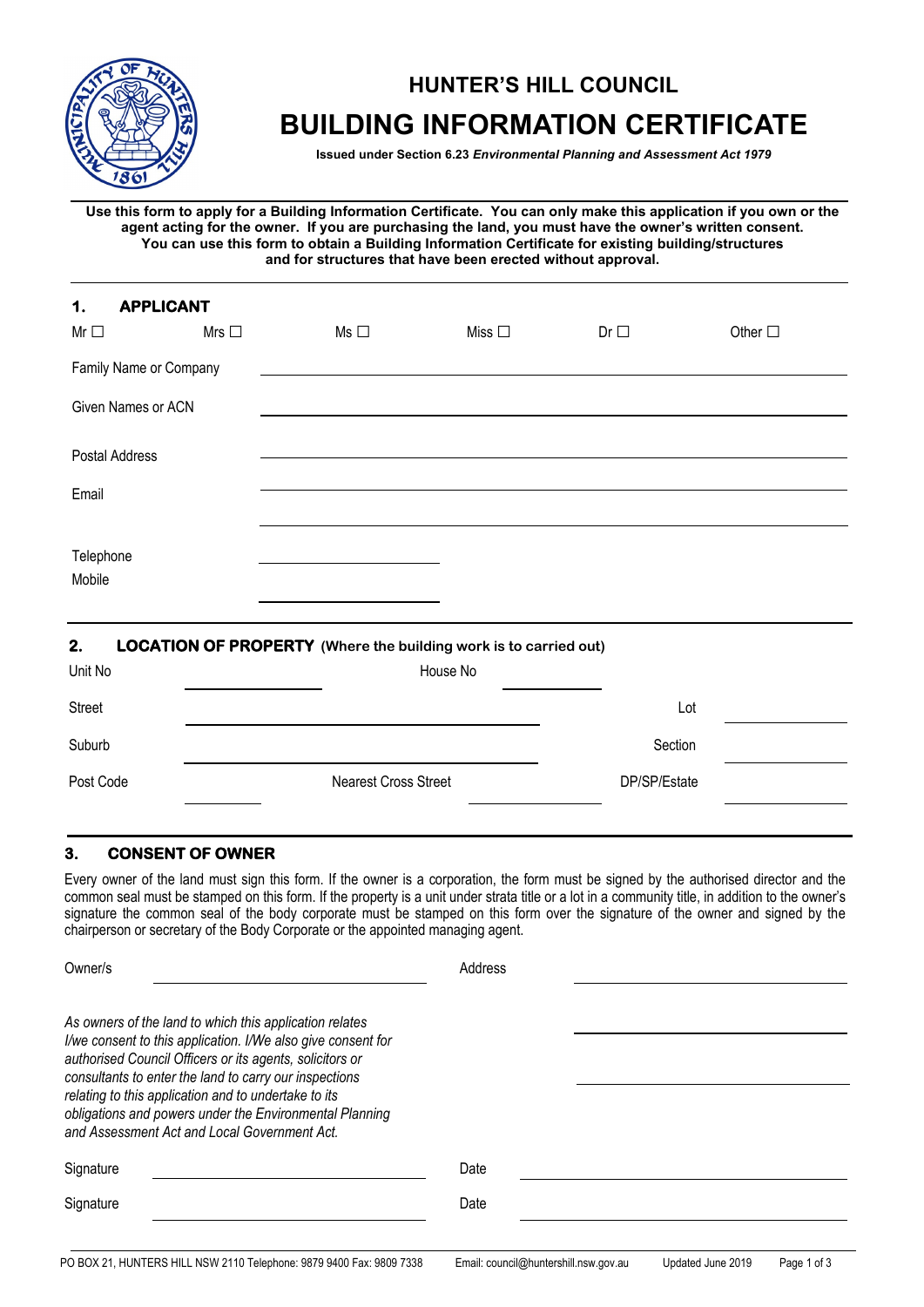

#### **4. YOUR DECLARATON**

I apply for a Building Information Certificate and declare that the information given is correct. I also understand that:

- if incomplete, the application may be delayed or rejected, and that
- more information my be requested if required.

Signature Date

## **5. PARTICULARS OF THE BUILDING**

Classification of Building

Whole of Building or part

Description of part

### **6. REASONS FOR THE THIS APPLICATION**

This application is made (you must tick which ever is applicable).

- □ By the owner of the land on which the building is erected, owner must complete owner's consent section.
- □ By any other person, with the consent of the owner of the land.
- □ By the purchaser or the purchaser's solicitor or agent, under a contract for sale of the property or includes the building or part. A copy of page 1 or the contract must be attached.
- □ By a public authority that has notified the owner of its intention to apply for the certificate.

#### **7. DOCUMENTATION SUPPLIED**

- □ Identification Survey. The survey report must be an original or certified as a true copy?
- □ Fire Safety Certificate?
- □ Have you read the important information on page 3?
- □ Have you completed all the relevant sections of this application form?
- □ Do you have the owners consent?
- □ Have you attached a copy of the contract for sale?
- □ Building plans?

## **8. UNAUTHORISED WORK**

| Does this Building Information Certificate application<br>seek to recognise an unauthorised building work? □ Yes | No<br>$\Box$ |  |
|------------------------------------------------------------------------------------------------------------------|--------------|--|
| Description of Unauthorised Work                                                                                 |              |  |
|                                                                                                                  |              |  |
|                                                                                                                  |              |  |
| S<br>What is the cost of the unauthorised work.                                                                  |              |  |